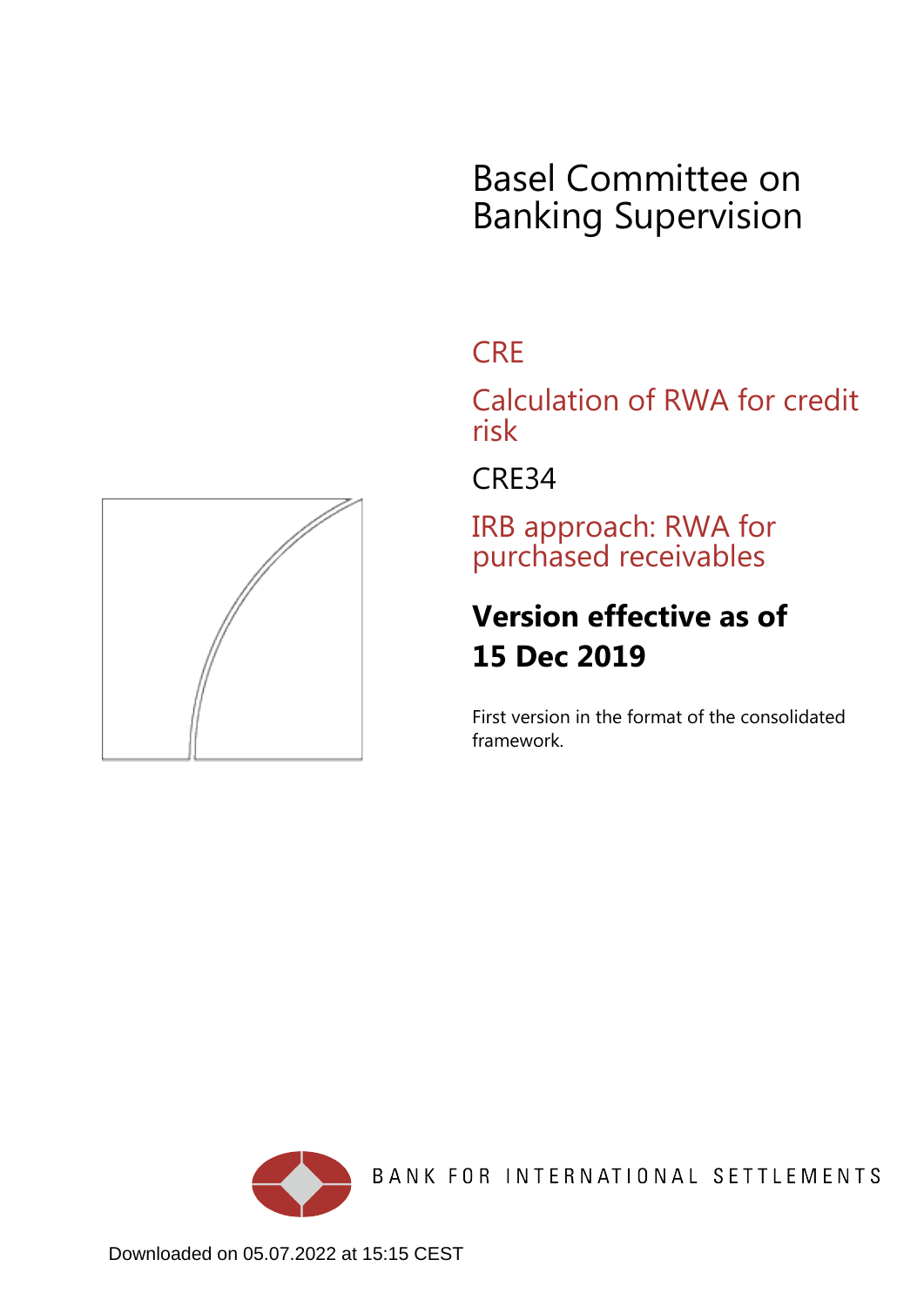*© Bank for International Settlements 2022. All rights reserved.*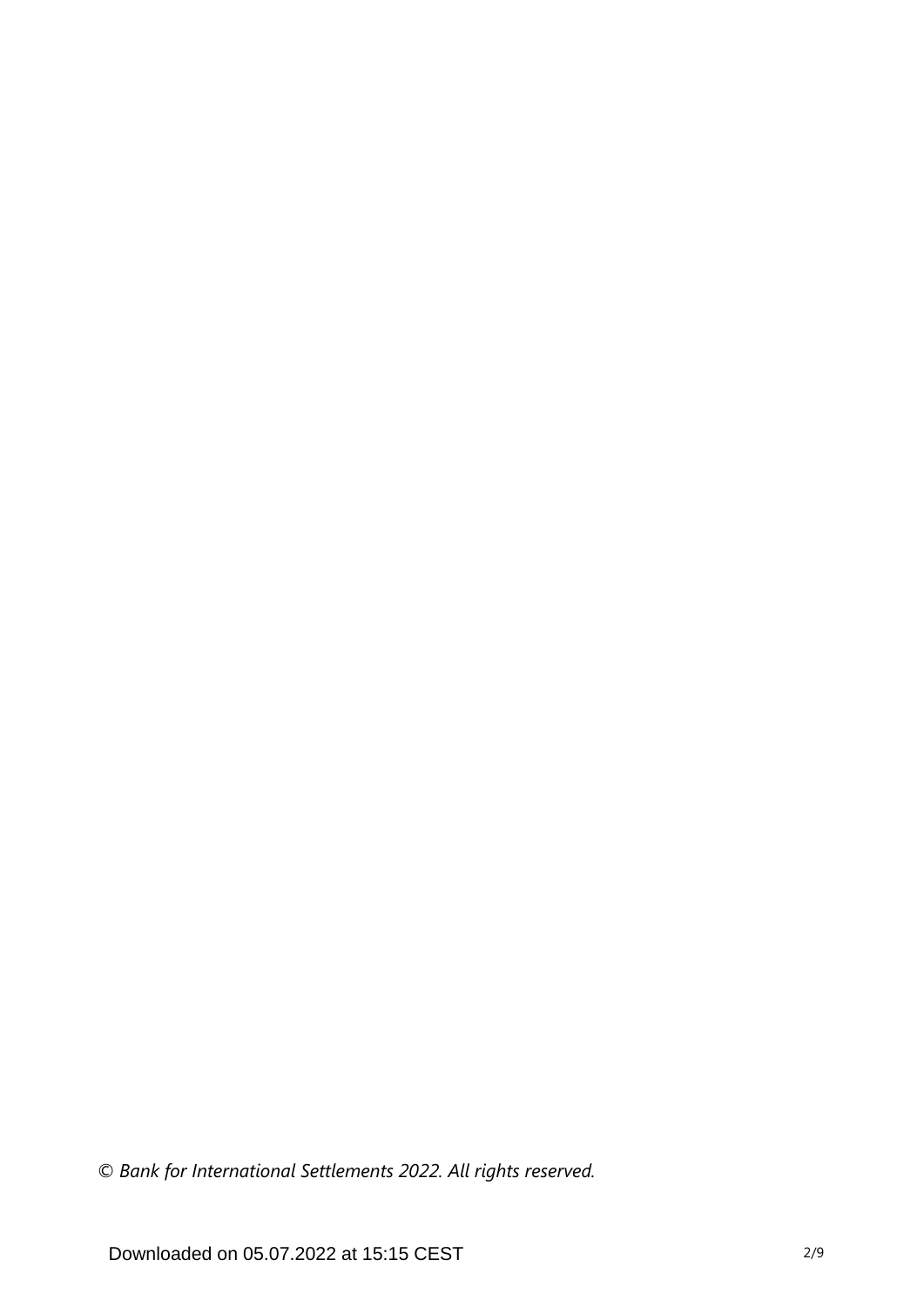## **Introduction**

This chapter presents the method of calculating the unexpected loss (UL) capital requirements for purchased receivables. For such assets, there are internal ratingsbased (IRB) capital charges for both default risk and dilution risk. **34.1**

### **Risk-weighted assets for default risk**

- For receivables belonging unambiguously to one asset class, the IRB risk weight for default risk is based on the risk-weight function applicable to that particular exposure type, as long as the bank can meet the qualification standards for this particular risk-weight function. For example, if banks cannot comply with the standards for qualifying revolving retail exposures (defined in [CRE30.24\)](https://www.bis.org/basel_framework/chapter/CRE/30.htm?tldate=20220101&inforce=20191215&published=20191215#paragraph_CRE_30_20191215_30_24), they should use the risk-weight function for other retail exposures. For hybrid pools containing mixtures of exposure types, if the purchasing bank cannot separate the exposures by type, the risk-weight function producing the highest capital requirements for the exposure types in the receivable pool applies. **34.2**
- For purchased retail receivables, a bank must meet the risk quantification standards for retail exposures but can utilise external and internal reference data to estimate the probabilities of default (PDs) and losses-given-default (LGDs). The estimates for PD and LGD (or expected loss, EL) must be calculated for the receivables on a stand-alone basis; that is, without regard to any assumption of recourse or guarantees from the seller or other parties. **34.3**
- For purchased corporate receivables the purchasing bank is expected to apply the existing IRB risk quantification standards for the bottom-up approach. However, for eligible purchased corporate receivables, and subject to supervisory permission, a bank may employ the following top-down procedure for calculating IRB risk weights for default risk: **34.4**
	- (1) The purchasing bank will estimate the pool's one-year EL for default risk, expressed in percentage of the exposure amount (ie the total exposure at default, or EAD, amount to the bank by all obligors in the receivables pool). The estimated EL must be calculated for the receivables on a stand-alone basis; that is, without regard to any assumption of recourse or guarantees from the seller or other parties. The treatment of recourse or guarantees covering default risk (and/or dilution risk) is discussed separately below.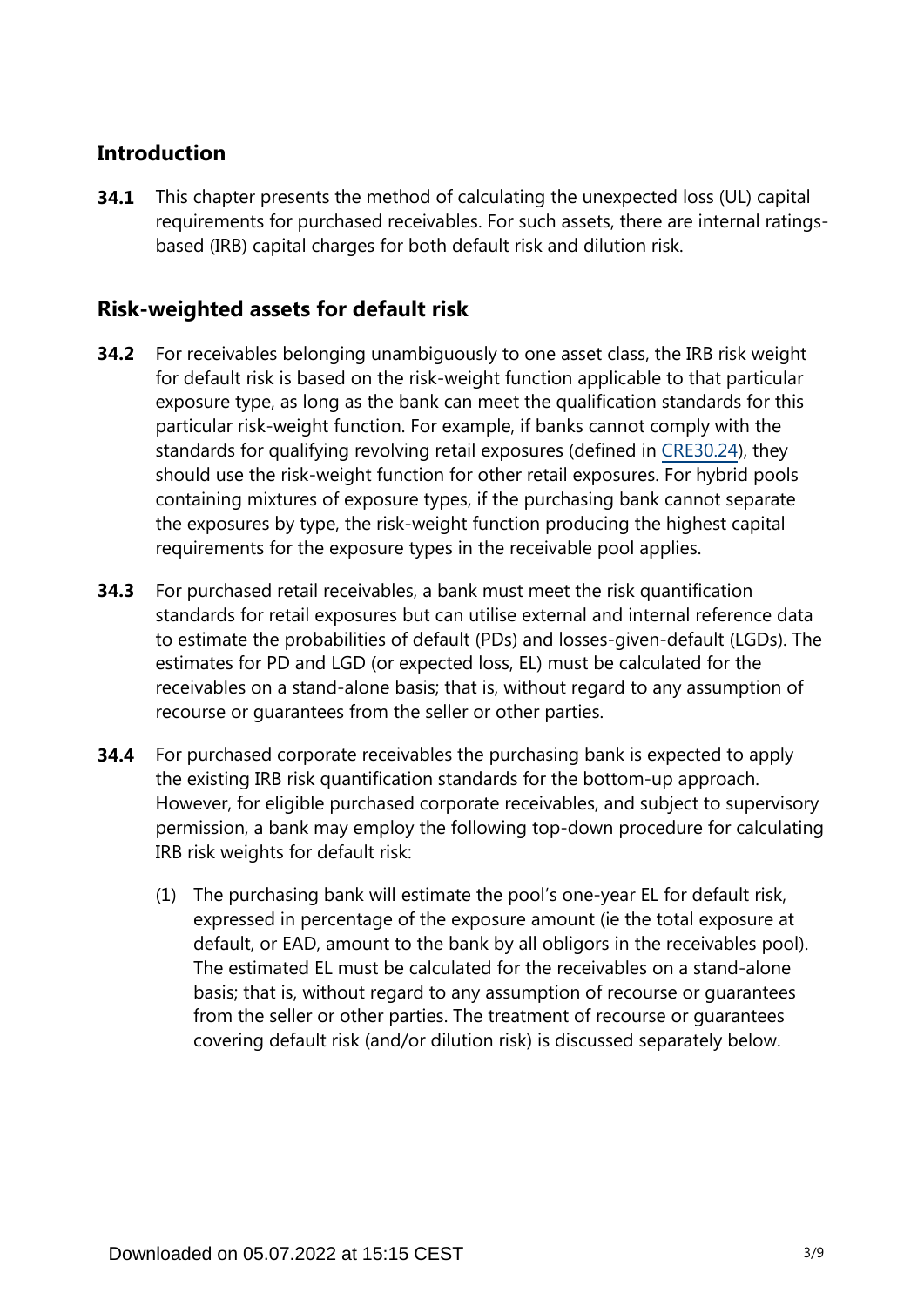<span id="page-3-1"></span>(2) Given the EL estimate for the pool's default losses, the risk weight for default risk is determined by the risk-weight function for corporate exposures. $<sup>1</sup>$  $<sup>1</sup>$  $<sup>1</sup>$  As</sup> described below, the precise calculation of risk weights for default risk depends on the bank's ability to decompose EL into its PD and LGD components in a reliable manner. Banks can utilise external and internal data to estimate PDs and LGDs. However, the advanced approach will not be available for banks that use the foundation approach for corporate exposures.

#### *Footnotes*

<span id="page-3-0"></span>*[1](#page-3-1)*

*The firm-size adjustment for small or medium-sized entities (SMEs), as defined in [CRE31.9,](https://www.bis.org/basel_framework/chapter/CRE/31.htm?tldate=20220101&inforce=20191215&published=20191215#paragraph_CRE_31_20191215_31_9) will be the weighted average by individual exposure of the pool of purchased corporate receivables. If the bank does not have the information to calculate the average size of the pool, the firm-size adjustment will not apply.*

#### **Foundation IRB treatment**

**34.5** The risk weight under the foundation IRB treatment is determined as follows: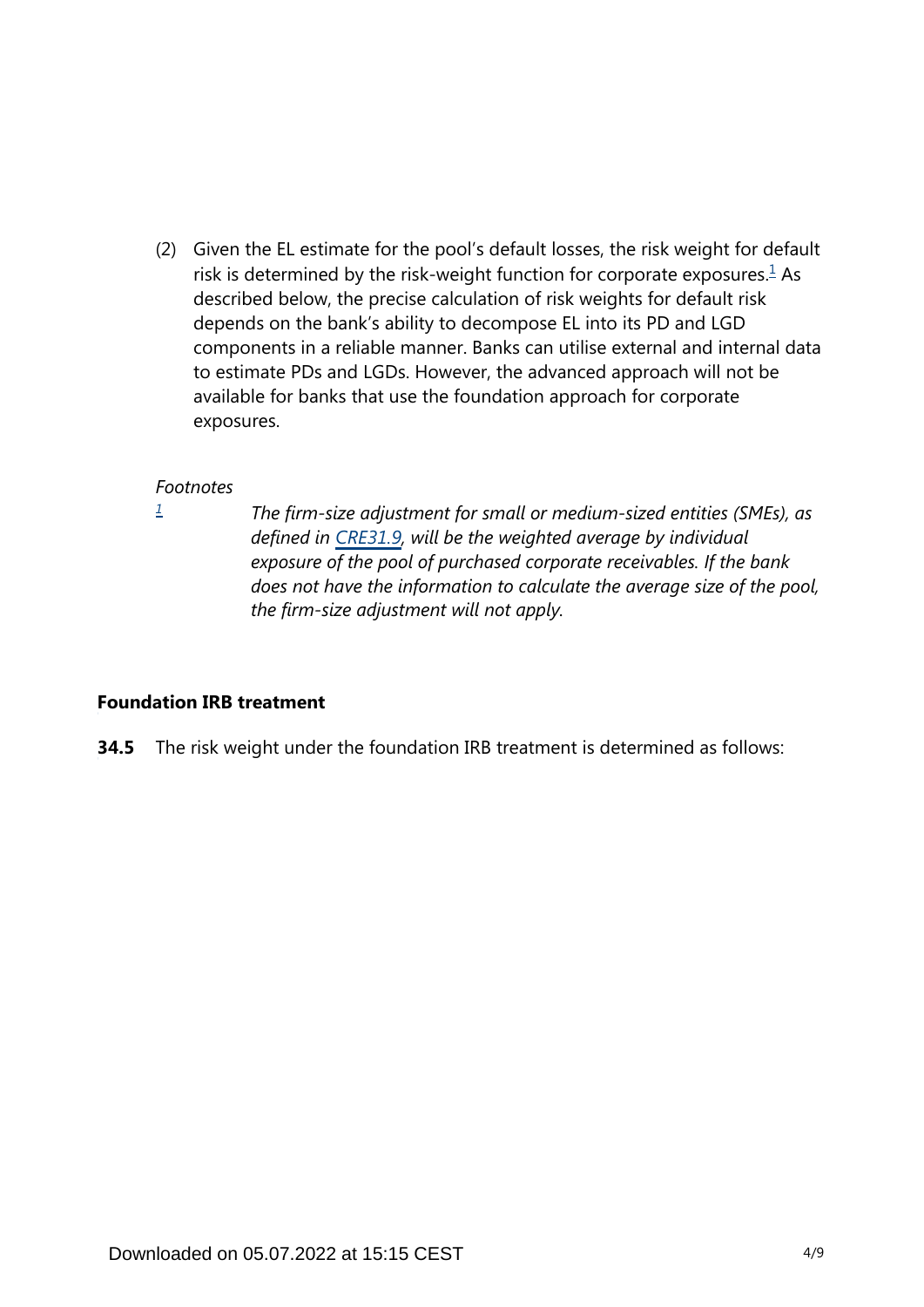(1) If the purchasing bank is unable to decompose EL into its PD and LGD components in a reliable manner, the risk weight is determined from the corporate risk-weight function using the following specifications:

- (a) If the bank can demonstrate that the exposures are exclusively senior claims to corporate borrowers:
	- (i) An LGD of 45% can be used.
	- (ii) PD will be calculated by dividing the EL using this LGD.
	- (iii) EAD will be calculated as the outstanding amount minus the capital charge for dilution prior to credit risk mitigation ( $K_{\text{Dilution}}$ ).
	- (iv) EAD for a revolving purchase facility is the sum of the current amount of receivables purchased plus 75% of any undrawn purchase commitments minus K<sub>Dilution</sub>.
- (b) If the bank cannot demonstrate that the exposures are exclusively senior claims to corporate borrowers:
	- (i) PD is the bank's estimate of EL.
	- (ii) LGD will be 100%.
	- (iii) EAD is the amount outstanding minus  $K_{\text{Dilution}}$ .
	- (iv) EAD for a revolving purchase facility is the sum of the current amount of receivables purchased plus 75% of any undrawn purchase commitments minus K<sub>Dilution</sub>.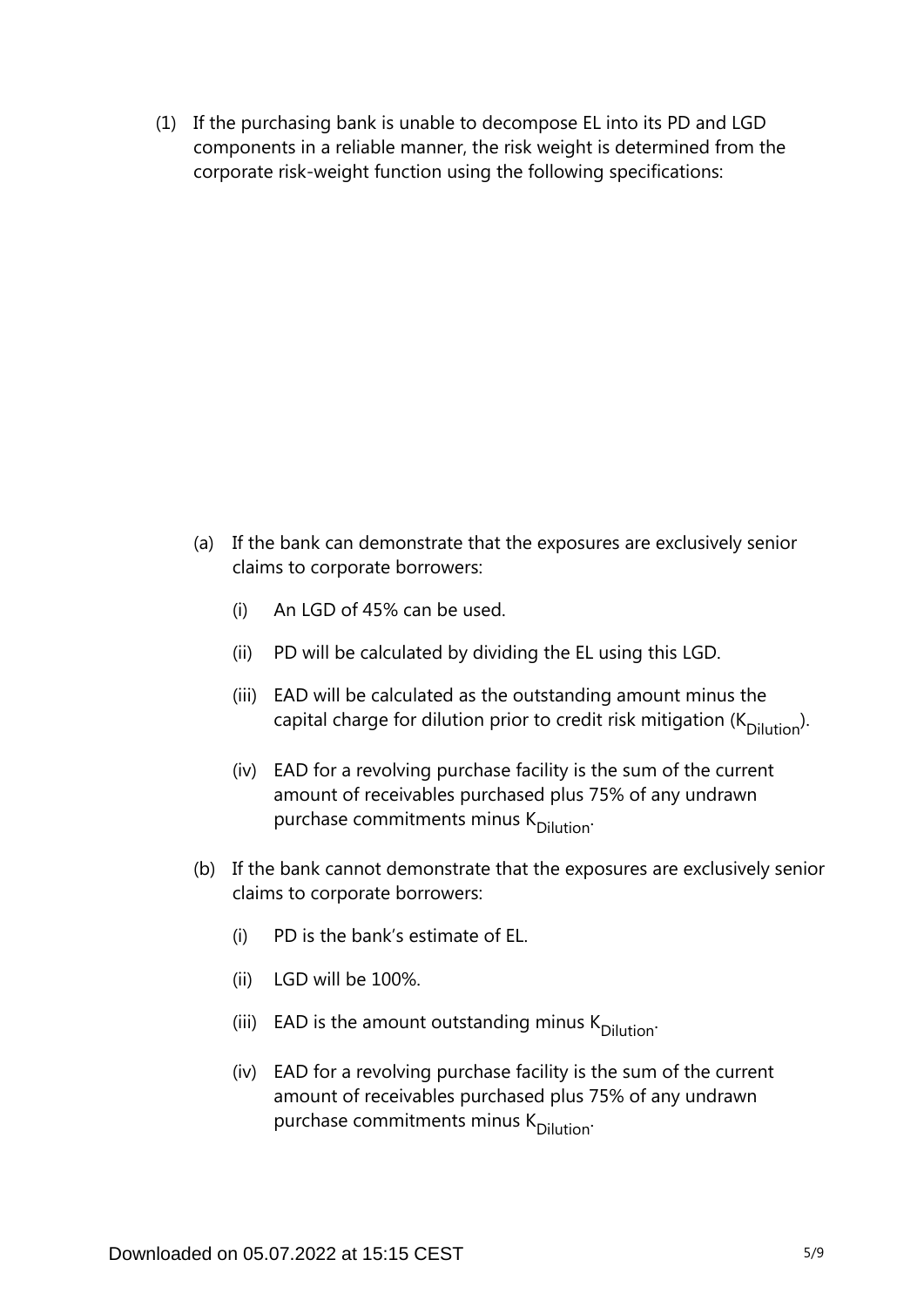(2) If the purchasing bank is able to estimate PD in a reliable manner, the risk weight is determined from the corporate risk-weight functions according to the specifications for LGD, maturity (M) and the treatment of guarantees under the foundation approach as given in [CRE32.5](https://www.bis.org/basel_framework/chapter/CRE/32.htm?tldate=20220101&inforce=20191215&published=20191215#paragraph_CRE_32_20191215_32_5) to [CRE32.15,](https://www.bis.org/basel_framework/chapter/CRE/32.htm?tldate=20220101&inforce=20191215&published=20191215#paragraph_CRE_32_20191215_32_15) [CRE32.18,](https://www.bis.org/basel_framework/chapter/CRE/32.htm?tldate=20220101&inforce=20191215&published=20191215#paragraph_CRE_32_20191215_32_18) [CRE32.19](https://www.bis.org/basel_framework/chapter/CRE/32.htm?tldate=20220101&inforce=20191215&published=20191215#paragraph_CRE_32_20191215_32_19) to [CRE32.24](https://www.bis.org/basel_framework/chapter/CRE/32.htm?tldate=20220101&inforce=20191215&published=20191215#paragraph_CRE_32_20191215_32_24) and [CRE32.39](https://www.bis.org/basel_framework/chapter/CRE/32.htm?tldate=20220101&inforce=20191215&published=20191215#paragraph_CRE_32_20191215_32_39).

#### **Advanced IRB treatment**

- Under the advanced IRB approach, if the purchasing bank can estimate either the pool's default-weighted average loss rates given default (as defined in [CRE36.85](https://www.bis.org/basel_framework/chapter/CRE/36.htm?tldate=20220101&inforce=20191215&published=20191215#paragraph_CRE_36_20191215_36_85)) or average PD in a reliable manner, the bank may estimate the other parameter based on an estimate of the expected long-run loss rate. The bank may (i) use an appropriate PD estimate to infer the long-run default-weighted average loss rate given default, or (ii) use a long-run default-weighted average loss rate given default to infer the appropriate PD. In either case, it is important to recognise that the LGD used for the IRB capital calculation for purchased receivables cannot be less than the long-run default-weighted average loss rate given default and must be consistent with the concepts defined in [CRE36.85.](https://www.bis.org/basel_framework/chapter/CRE/36.htm?tldate=20220101&inforce=20191215&published=20191215#paragraph_CRE_36_20191215_36_85) The risk weight for the purchased receivables will be determined using the bank's estimated PD and LGD as inputs to the corporate risk-weight function. Similar to the foundation IRB treatment, EAD will be the amount outstanding minus  $K_{\text{Dilution}}$ . EAD for a revolving purchase facility will be the sum of the current amount of receivables purchased plus 75% of any undrawn purchase commitments minus  $K_{\text{Dilution}}$  (thus, banks using the advanced IRB approach will not be permitted to use their internal EAD estimates for undrawn purchase commitments). **34.6**
- For drawn amounts, M will equal the pool's exposure-weighted average effective maturity (as defined in [CRE32.41](https://www.bis.org/basel_framework/chapter/CRE/32.htm?tldate=20220101&inforce=20191215&published=20191215#paragraph_CRE_32_20191215_32_41) to [CRE32.49](https://www.bis.org/basel_framework/chapter/CRE/32.htm?tldate=20220101&inforce=20191215&published=20191215#paragraph_CRE_32_20191215_32_49)). This same value of M will also be used for undrawn amounts under a committed purchase facility provided the facility contains effective covenants, early amortisation triggers, or other features that protect the purchasing bank against a significant deterioration in the quality of the future receivables it is required to purchase over the facility's term. Absent such effective protections, the M for undrawn amounts will be calculated as the sum of (a) the longest-dated potential receivable under the purchase agreement and (b) the remaining maturity of the purchase facility. **34.7**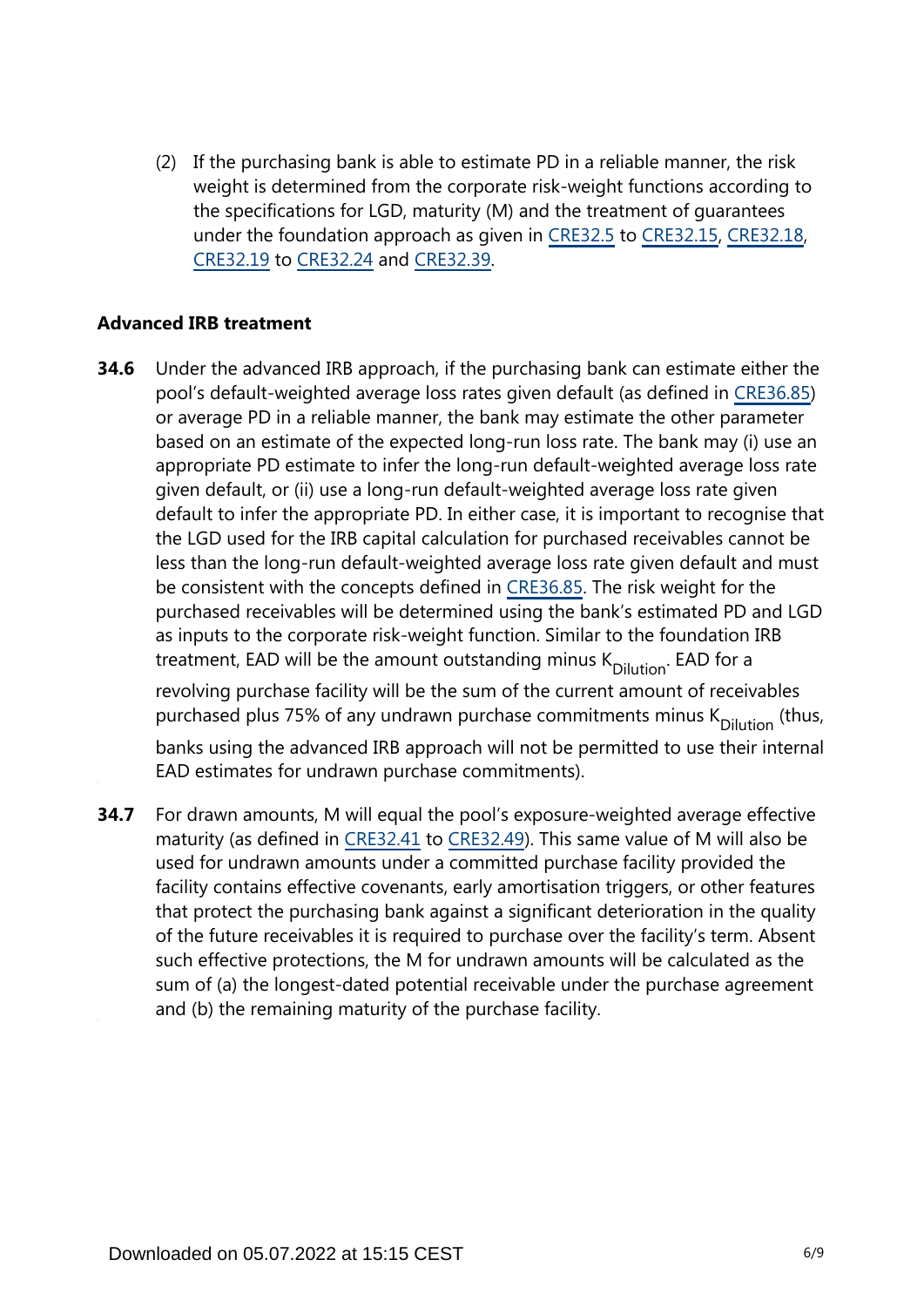### **Risk-weighted assets for dilution risk**

- <span id="page-6-1"></span>Dilution refers to the possibility that the receivable amount is reduced through cash or non-cash credits to the receivable's obligor. $\frac{2}{5}$  $\frac{2}{5}$  $\frac{2}{5}$  For both corporate and retail receivables, unless the bank can demonstrate to its supervisor that the dilution risk for the purchasing bank is immaterial, the treatment of dilution risk must be the following: **34.8**
	- (1) At the level of either the pool as a whole (top-down approach) or the individual receivables making up the pool (bottom-up approach), the purchasing bank will estimate the one-year EL for dilution risk, also expressed in percentage of the receivables amount. Banks can utilise external and internal data to estimate EL. As with the treatments of default risk, this estimate must be computed on a stand-alone basis; that is, under the assumption of no recourse or other support from the seller or third-party guarantors.
	- (2) For the purpose of calculating risk weights for dilution risk, the corporate risk-weight function must be used with the following settings:
		- (a) The PD must be set equal to the estimated EL.
		- (b) The LGD must be set at 100%.
		- (c) An appropriate maturity treatment applies when determining the capital requirement for dilution risk. If a bank can demonstrate that the dilution risk is appropriately monitored and managed to be resolved within one year, the supervisor may allow the bank to apply a one-year maturity.

#### *Footnotes*

<span id="page-6-0"></span>*[2](#page-6-1)*

*Examples include offsets or allowances arising from returns of goods sold, disputes regarding product quality, possible debts of the borrower to a receivables obligor, and any payment or promotional discounts offered by the borrower (eg a credit for cash payments within 30 days).*

**34.9** This treatment will be applied regardless of whether the underlying receivables are corporate or retail exposures, and regardless of whether the risk weights for default risk are computed using the standard IRB treatments or, for corporate receivables, the top-down treatment described above.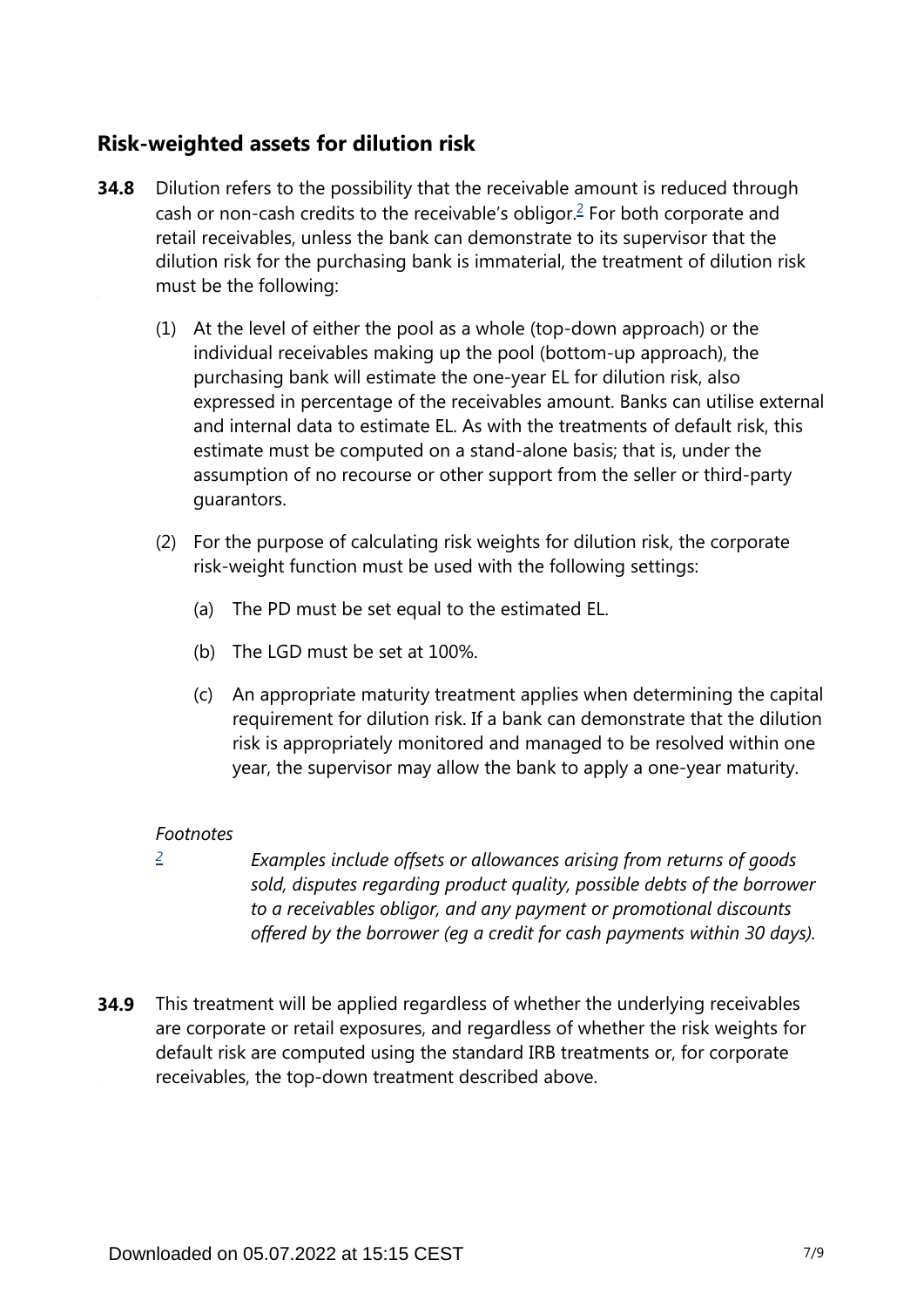## **Treatment of purchase price discounts for receivables**

- **34.10** In many cases, the purchase price of receivables will reflect a discount (not to be confused with the discount concept defined in [CRE32.29](https://www.bis.org/basel_framework/chapter/CRE/32.htm?tldate=20220101&inforce=20191215&published=20191215#paragraph_CRE_32_20191215_32_29) and [CRE32.55\)](https://www.bis.org/basel_framework/chapter/CRE/32.htm?tldate=20220101&inforce=20191215&published=20191215#paragraph_CRE_32_20191215_32_55) that provides first loss protection for default losses, dilution losses or both. To the extent that a portion of such a purchase price discount may be refunded to the seller based on the performance of the receivables, the purchaser may recognise this refundable amount as first loss protection and hence treat this exposure under the securitisation chapters of credit risk standard [\(CRE40](https://www.bis.org/basel_framework/chapter/CRE/40.htm?tldate=20220101&inforce=20191215&published=20191215) to [CRE44\)](https://www.bis.org/basel_framework/chapter/CRE/44.htm?tldate=20220101&inforce=20191215&published=20191215), while the seller providing such a refundable purchase price discount must treat the refundable amount as a first-loss position under the securitisation framework. Non-refundable purchase price discounts for receivables do not affect either the EL-provision calculation in [CRE35](https://www.bis.org/basel_framework/chapter/CRE/35.htm?tldate=20220101&inforce=20191215&published=20191215) or the calculation of risk-weighted assets.
- **34.11** When collateral or partial guarantees obtained on receivables provide first loss protection (collectively referred to as mitigants in this paragraph), and these mitigants cover default losses, dilution losses, or both, they may also be treated as first loss protection under the securitisation framework [\(CRE44.11](https://www.bis.org/basel_framework/chapter/CRE/44.htm?tldate=20220101&inforce=20191215&published=20191215#paragraph_CRE_44_20191215_44_11)). When the same mitigant covers both default and dilution risk, banks using the Securitisation Internal Ratings-Based Approach (SEC-IRBA) that are able to calculate an exposure-weighted LGD must do so as defined in [CRE44.22.](https://www.bis.org/basel_framework/chapter/CRE/44.htm?tldate=20220101&inforce=20191215&published=20191215#paragraph_CRE_44_20191215_44_22)

#### **Recognition of credit risk mitigants**

- <span id="page-7-0"></span>**34.12** Credit risk mitigants will be recognised generally using the same type of framework as set forth in [CRE32.19](https://www.bis.org/basel_framework/chapter/CRE/32.htm?tldate=20220101&inforce=20191215&published=20191215#paragraph_CRE_32_20191215_32_19) to [CRE32.26](https://www.bis.org/basel_framework/chapter/CRE/32.htm?tldate=20220101&inforce=20191215&published=20191215#paragraph_CRE_32_20191215_32_26).<sup>[3](#page-8-0)</sup> In particular, a guarantee provided by the seller or a third party will be treated using the existing IRB rules for guarantees, regardless of whether the guarantee covers default risk, dilution risk, or both.
	- (1) If the guarantee covers both the pool's default risk and dilution risk, the bank will substitute the risk weight for an exposure to the guarantor in place of the pool's total risk weight for default and dilution risk.
	- (2) If the guarantee covers only default risk or dilution risk, but not both, the bank will substitute the risk weight for an exposure to the guarantor in place of the pool's risk weight for the corresponding risk component (default or dilution). The capital requirement for the other component will then be added.